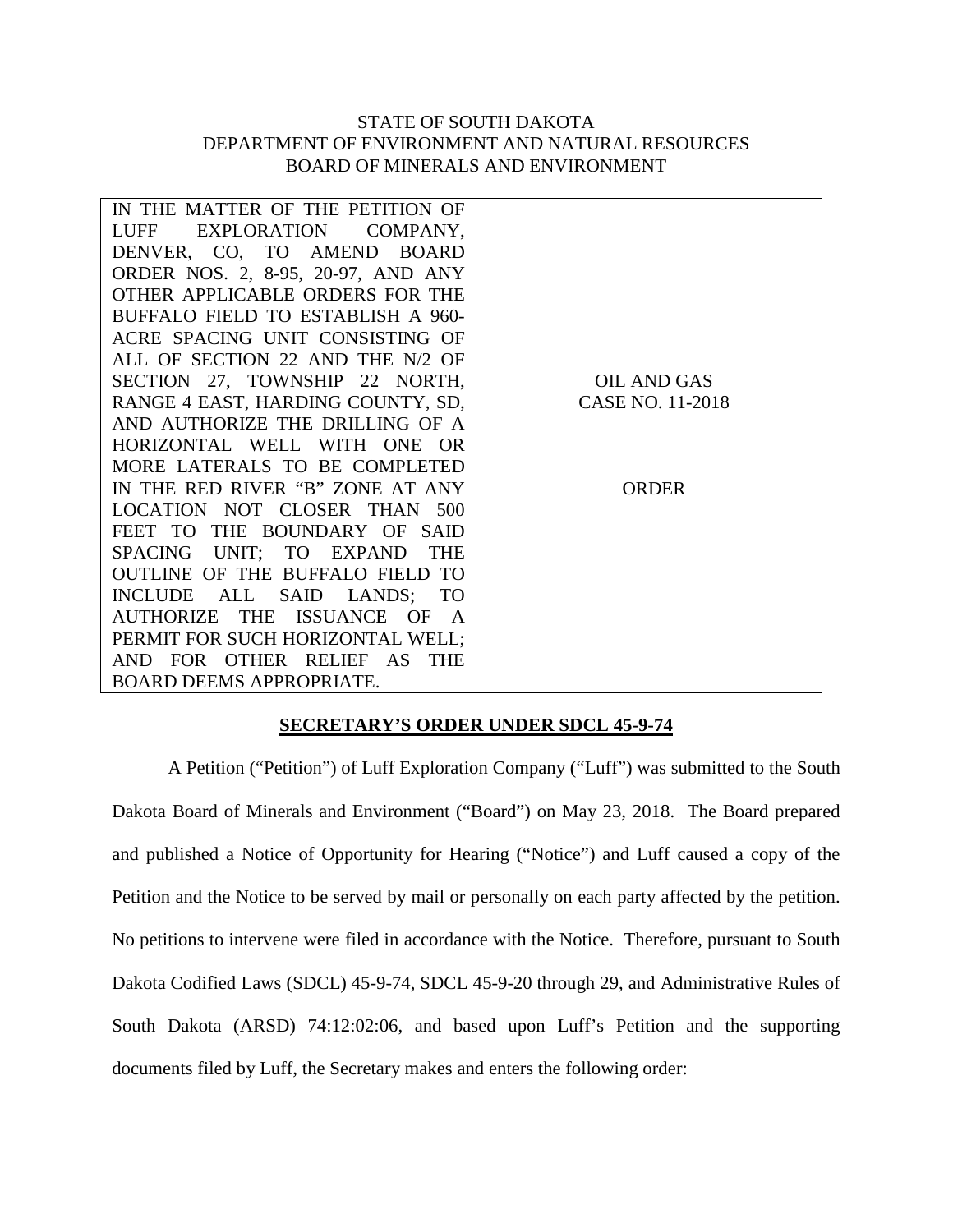Luff represents the owners of interests in the oil and gas leasehold estate underlying all or portions of Section 22, and the North Half of Section 27, all in Township 22 North, Range 4 East of the Black Hills Meridian, Harding County, SD.

In Order No. 2, the Board established 160-acre spacing for the Buffalo Field. Numerous subsequent orders of the Board have extended the boundaries of the field and amended the spacing units established for the field. In Order No. 20-97, the Board extended the boundaries of the Buffalo Field and established 640-acre spacing units for horizontal drilling within the "B" zone of the Buffalo Field, Red River pool.

Said Sections 22 and 27, which border the Buffalo Field, are not currently included within any field; however, in Order No. 8-95 the Board established 640-acre spacing for directional drilling in Sections 22 and 27. Evidence submitted by Luff indicates that Section 22, and the North Half of Section 27, are part of the same common source of supply.

Luff desires to drill a horizontal well in the Red River "B" zone of the proposed spacing unit, in a northwest-to-southeast direction. Evidence submitted by Luff indicates there are additional recoverable hydrocarbons in the Red River "B" zone underlying the proposed spacing unit.

Such a spacing unit is not smaller than the maximum area that can be efficiently and economically drained by the proposed well and the size, shape and location of the spacing unit will result in the efficient and economic development of the pool as a whole.

## **IT IS THEREFORE ORDERED**

A. Section 22, and the North Half of Section 27, both in Township 22 North, Range 4 East, are hereby included in the Buffalo Field

B. A spacing unit consisting of all of Section 22, and the North Half of Section 27, Township 22 North, Range 4 East is hereby established in the Buffalo Field.

C. One horizontal well is authorized to be drilled on this spacing unit in the Red River "B" zone, with the wellbore located not closer than 500 feet to the spacing unit boundary.

2